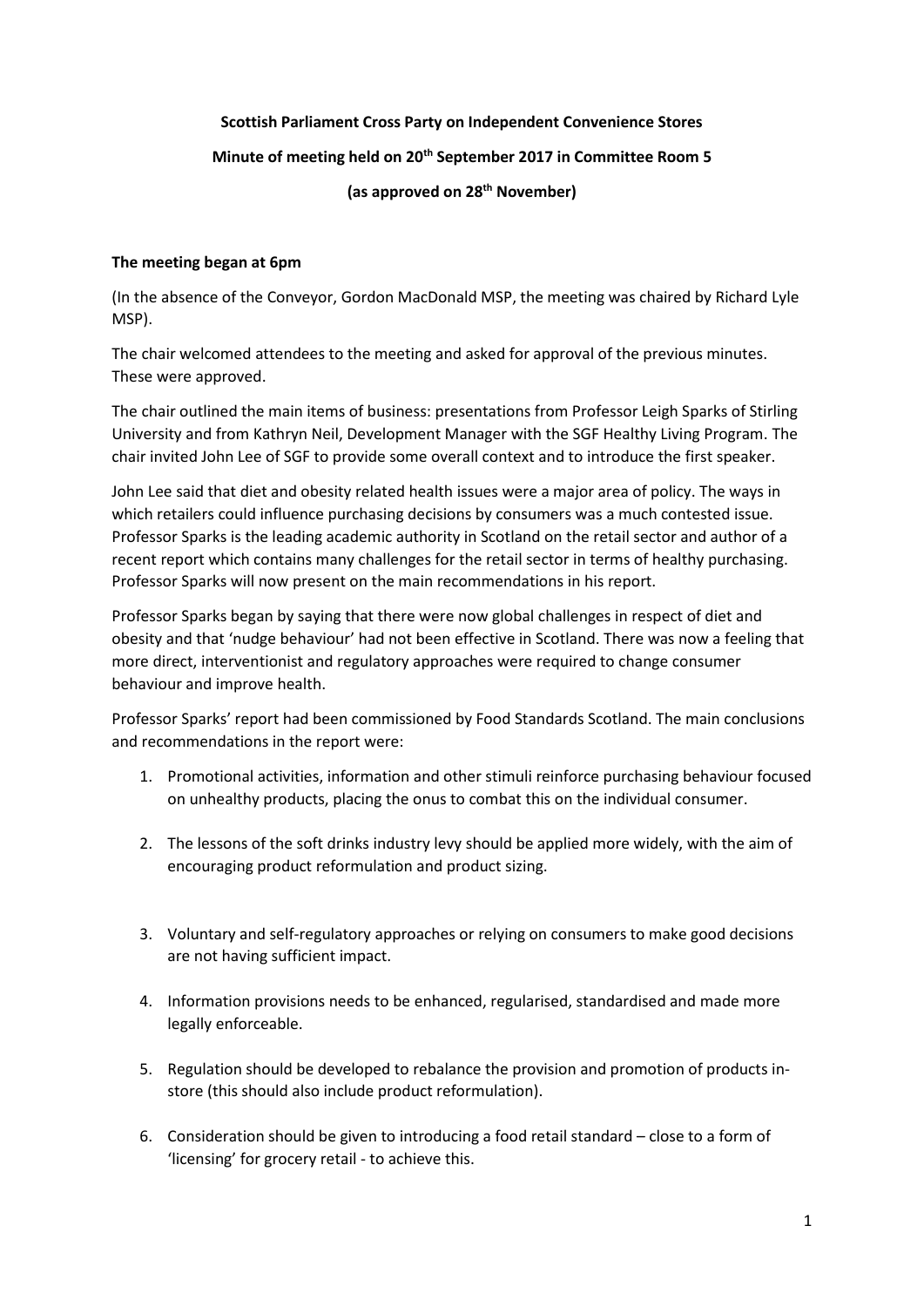The chair thanked Professor Sparks for his presentation and asked John Lee to introduce the next speaker.

John Lee said that the Scottish-government supported SGF Healthy Living Programme aimed to promote the increased purchase of healthy eating options within convenience stores. The programme was an excellent example of how convenience retailers are promoting health eating in stores. Kathryn Neil, from the HLP, would now provide an overview of the program.

Kathryn outlined the main information on the Healthy Living Programme:

- 1. Total number of retailers in programme now 2,208.
- 2. This represents an increase of 11.5% since April  $1<sup>st</sup>$ , 2017.
- 3. Stores in the most deprived areas of Scotland represent 67% of total number of retailers in programme.
- 4. Number of pupils who have now attended a Healthy Eating Day in store or Big Breakfast in school is 6,871.
- 5. Feedback from retailers and schools on these events is very encouraging. There are a number of retailers who are "signed up" for more of those events right through until February, 2018.
- 6. The Health Minister is attending a Healthy Eating day in Biggar on  $4<sup>th</sup>$  December, 2017. The First minister "dropped in" on a Healthy Eating Day in Glasgow recently – good feedback.
- 7. We have been able to identify the number of symbol/buying group outlets that we do NOT have on the data base and these will be targeted going forward. Good work here at central office level.
- 8. A re-design of the Gold Standard is in progress to update information, signage etc.

The chair thanked Kathryn for her presentation and invited comments and questions from the meeting in respect of both presentations.

Linda Williams (Broadway Convenience Store) said that she was extremely concerned about the potential implication for retailers if regulations to restrict promotions were introduced – promotions do help retailers to create a point of difference for themselves, meet customer demands and help to maintain margins.

Wassem Shad (UWG Retailer) commented that in reality promotions were driven by manufacturers and/or wholesalers and retailers did not have as much control over these as had been suggested.

Pete Cheema (SGF) said that the industry had taken significant steps forward in terms of reformulation. The report ignored the steps already being taken by retailers – evidenced in the Healthy Living Programme. The role of educations, personal responsibility and choice were not being sufficiently addressed.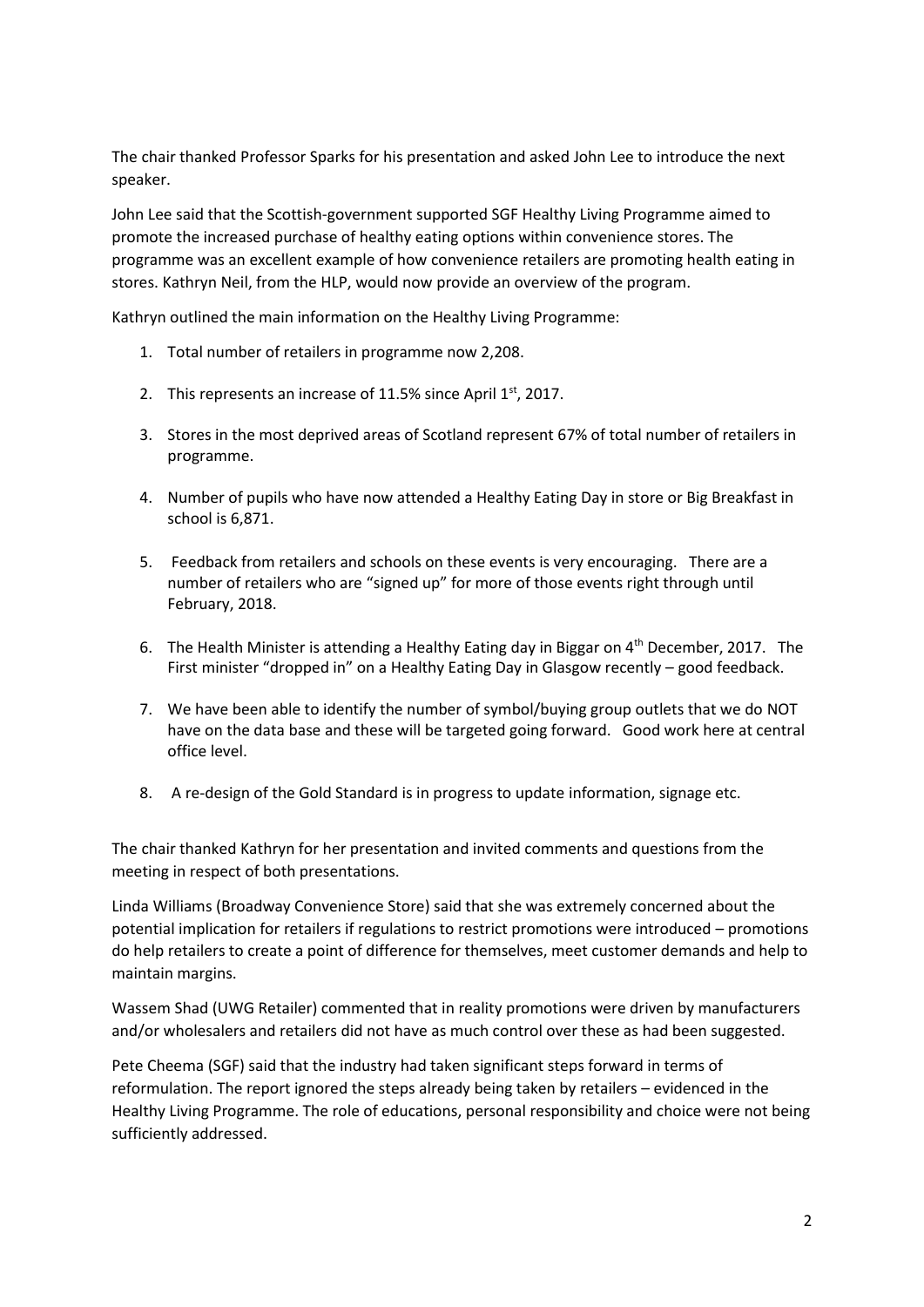Professor Sparks responded that none of this would be easy to achieve. The report had been given a relatively narrow remit to focus on the in-store retailing environment but it recognised that retailers were not the only actors in this debate – the out of home sector had as big a part to play. He reiterated that voluntary approaches do not seem to be working.

Ewan MacDonald-Russel (SRC) said that there had been a big effort on reformulation and on labelling but that retailers cannot collaborate on prices and promotions.

Mike Gordon (Scotmid) said that while it was clear that more balance had to be brought into promotions etc. within stores, too much regulation was in effect a form of social engineering when really what was need was social engagement through better education.

Pete Cheema asked how the Scottish government viewed the Sparks Report and whether or not it would influence policy.

Peter Fassen de Heer (Scottish government) advised that the Scottish government would publish a consultation on the refreshed diet and obesity strategy overt the next two months and that it was likely that the consultation would look at measures related to promotions, reformulation and advertising.

Heather Peace (Food Standards Scotland) said that Professor Sparks had been given a remit by FSS to gather evidence on the current situation within the retail environment and that was what the report had done. This was necessary to understand what policy approached would be effective. FSS had a responsibility to promote healthy eating and the report should be seen in that context.

The chair advised that he was conscious of keeping the meeting to time and moved on to the next item of business; reports on the work of the CPG sub committees. The chair invited John Lee to introduce this item.

John Lee explained that there were 3 sub-groups: convenience stores and the economy, retail crime and community engagement. He advised that he would provide updates on the retail crime and economy group but that firstly, Linda Williams, from the community engagement group would provide an update in relation to that group.

Linda Williams advised that this sub group had taken some time to meet and discuss a work plan. However, since its first meeting much progress had been made. The group had agreed to assist retailers in contributing to the national healthy eating day as part of the St Andrew's week celebrations. Mars confectionery had agreed to support a new SGF award to recognise outstanding community engagement activities by convenience retailers in Scotland. The working title for the new awards is 'community heroes' and a soft launch would be undertaken at the SGF conference on November. The full launch would take place in April 2018 and the SGF Business Summit. The group had also agreed to promote a project to install defibrillators in convenience stores – the project would participate in the SGF conference. It was likely that community clean up, anti- litter and environmental activities would be a big focus for the group in 2018.

John Lee advised that the retail crime group had made a big contribution to the plans for a potential members' bill on giving shop workers additional legal protection. This was being taken forward by Daniel Johnson MSP. It was likely that a consultation on draft proposal would be launched in December 2017.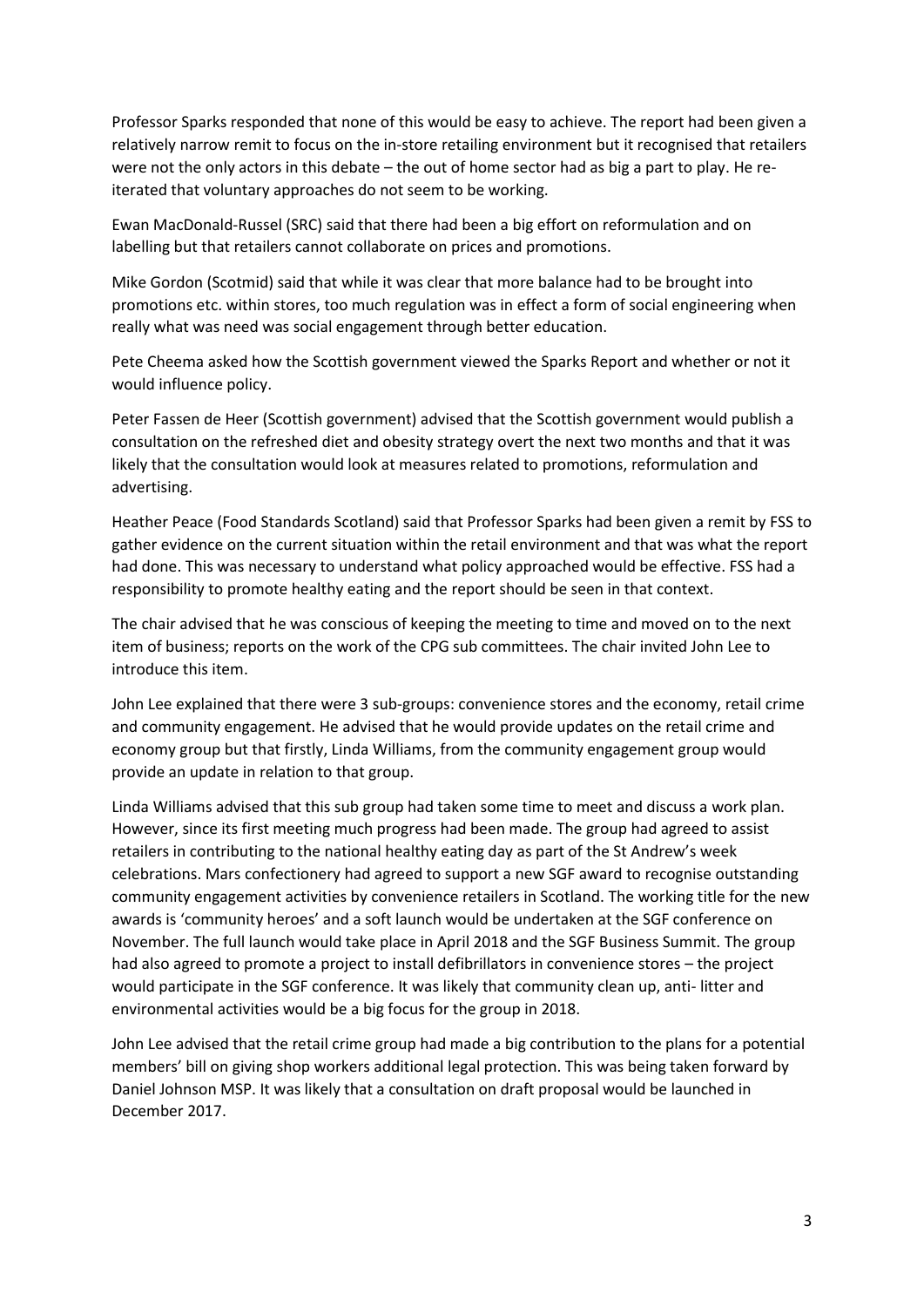John Lee advised that the economy sub group was working closely with Professor Sparks and his colleague Dr Maria Rybazewska to produce report son the real cost of employment and the economic contribution of convenience stores to the local economy. The report on the cost of employment would be submitted to the Low Pay Commission for inclusion in the recommendations to the UK government on the National Living Wage.

There being no further business the chair brought the meeting to a close.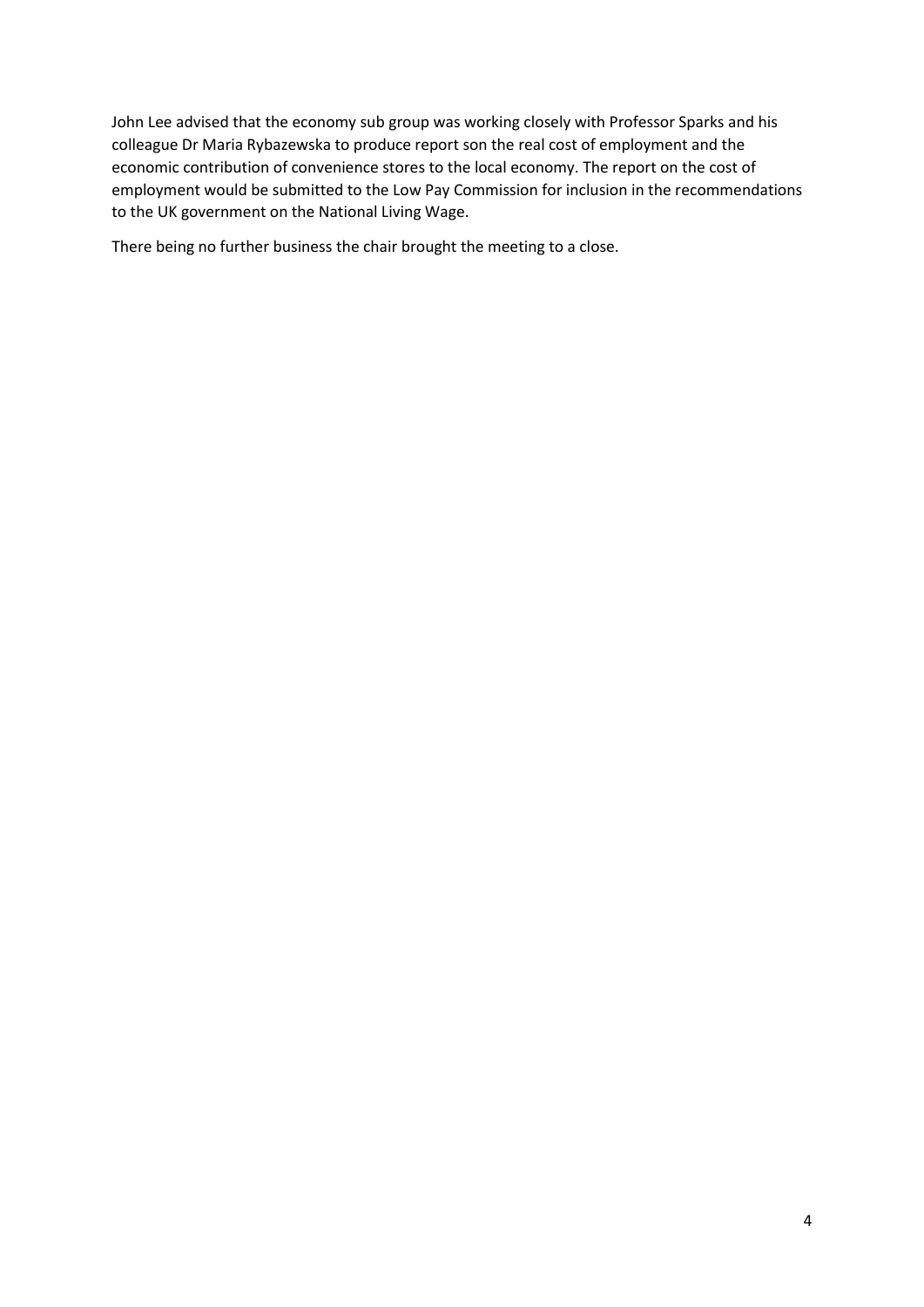## Appendix A Attendance List

## **Cross Party Meeting 12/09/2017**

#### **Independent convenience stores attendance list**

| <b>MSPs</b>      |  |
|------------------|--|
| Maurice Golden   |  |
| Daniel Johnson   |  |
| Gordon Lindhurst |  |
| Richard Lyle     |  |
|                  |  |
| John Mason       |  |

| <b>MEMBERS</b>   |                                     |
|------------------|-------------------------------------|
| Name             |                                     |
| Akmal, Mohammed  | Shopsmart                           |
| Ali, Zulfqar     | Shopsmart                           |
| Aslam, Harris    | Eros Retail Ltd                     |
| Begley, Antony   | Scottish Local Retailer Magazine    |
| Cheema, Pete     | <b>SGF</b>                          |
| Galbraith, Neil  | Church of Scotland                  |
| Gordon, Mike     | Scotmid                             |
| Lee, John        | SGF                                 |
| Leonard, Mike    | United Wholesale Scotland           |
| McLean, Colin    | Scotmid                             |
| Neil, Kathryn    | <b>SGF Healthy Living Programme</b> |
| Sha, Sohail      | United Wholesale Scotland           |
| Shad, Waseem     | United Wholesale Scotland           |
| Slaven, Tom      | United Wholesale Scotland           |
| Sparks, Leigh    | University of Stirling              |
| Ugarte, Irati    | <b>SGF</b>                          |
| Williams, Dennis | <b>Broadway Convenience Store</b>   |
| Williams, Linda  | <b>Broadway Convenience Store</b>   |

| <b>NON MEMBERS</b>    |                                     |
|-----------------------|-------------------------------------|
| <b>Name</b>           |                                     |
| Ahmad, Billy          | <b>B Ahmed &amp; R Scotland Ltd</b> |
| Ashiq, Ferhan         | Shad's Supermarket                  |
| Bagah, Mukesh         | <b>United Wholesale Grocers</b>     |
| Canham, Anne-Marie    | <b>Underage Sales</b>               |
| Craig, Wendy          | Camelot                             |
| Doyle, Claire         | Muller Milk & Ingredients           |
| Fassen de Heer, Peter | <b>Scottish Government</b>          |